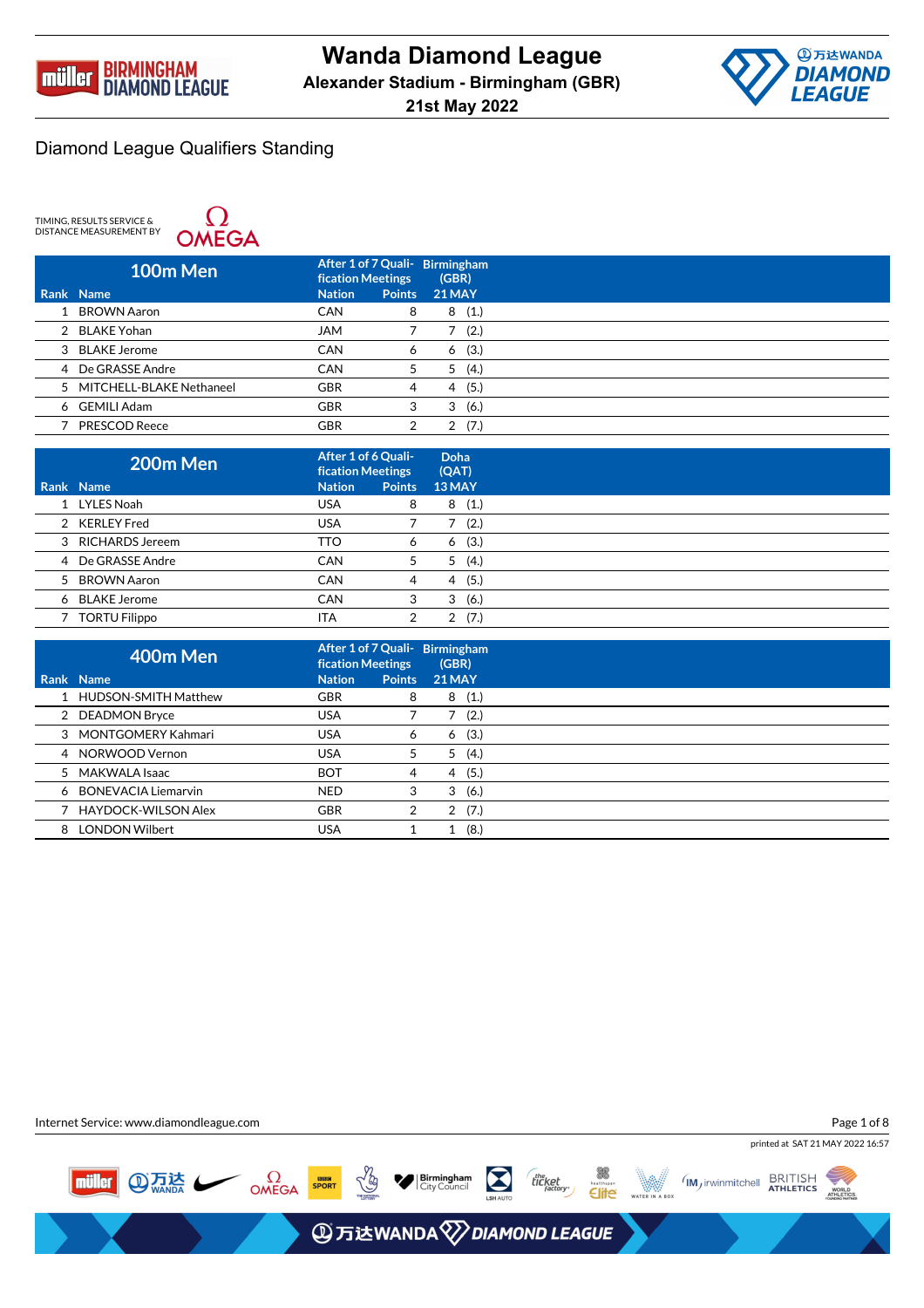



|                 | 800m Men                         | After 2 of 7 Quali-<br><b>fication Meetings</b> |               | <b>Doha</b><br>(QAT) | <b>Birmingham</b><br>(GBR) |       |
|-----------------|----------------------------------|-------------------------------------------------|---------------|----------------------|----------------------------|-------|
|                 | Rank Name                        | <b>Nation</b>                                   | <b>Points</b> | 13 MAY               | 21 MAY                     |       |
|                 | 1 AROP Marco                     | <b>CAN</b>                                      | 14            | 6(3.)                |                            | 8(1.) |
|                 | 2 KIBET Noah                     | <b>KEN</b>                                      | 8             | 8<br>(1.)            |                            |       |
|                 | 3 ROBERT Benjamin                | <b>FRA</b>                                      | 7             |                      |                            | 7(2.) |
|                 | 4 BOL Peter                      | <b>AUS</b>                                      | 7             | 7(2.)                |                            |       |
|                 | 5 HOPPEL Bryce                   | <b>USA</b>                                      | 6             |                      | 6                          | (3.)  |
|                 | 6 ROWDEN Daniel                  | <b>GBR</b>                                      | 6             | 5<br>(4.)            | $\mathbf{1}$               | (8.)  |
|                 | <b>WIGHTMAN Jake</b>             | <b>GBR</b>                                      | 5             |                      | 5                          | (4.)  |
|                 | 8 DOBEK Patryk                   | POL                                             | 4             |                      |                            | 4(5.) |
| 9               | <b>ROTICH Ferguson Cheruiyot</b> | <b>KEN</b>                                      | 4             | 4(5.)                |                            |       |
| 10              | KINYAMAL Wyclife                 | <b>KEN</b>                                      | 3             |                      |                            | 3(6.) |
| 11              | <b>BRAZIER Donavan</b>           | <b>USA</b>                                      | 3             | 3<br>(6.)            |                            |       |
| 12 <sup>2</sup> | <b>MURPHY Clayton</b>            | <b>USA</b>                                      | 2             |                      |                            | 2(7.) |
| 13              | <b>HASSAN Abdirahman Saeed</b>   | QAT                                             | 2             | 2(7.)                |                            |       |
|                 | 14 BALLA Musaeb Abdulrahman      | QAT                                             |               | (8.)<br>1            |                            |       |

|    | <b>1500m Men</b>       | After 2 of 7 Quali-<br><b>fication Meetings</b> |                | Doha<br>(QAT)          | <b>Birmingham</b><br>(GBR) |  |
|----|------------------------|-------------------------------------------------|----------------|------------------------|----------------------------|--|
|    | Rank Name              | <b>Nation</b>                                   | <b>Points</b>  | 13 MAY                 | <b>21 MAY</b>              |  |
|    | <b>KIPSANG Abel</b>    | <b>KEN</b>                                      | 16             | 8<br>(1.)              | (1.)<br>8                  |  |
|    | 2 KATIR Mohamed        | <b>ESP</b>                                      | 7              |                        | 7<br>(2.)                  |  |
|    | 3 CHERUIYOT Timothy    | <b>KEN</b>                                      | 7              | $\overline{7}$<br>(2.) |                            |  |
|    | 4 HOARE Oliver         | <b>AUS</b>                                      | 6              |                        | 6(3.)                      |  |
|    | 5 LEMI Teddese         | <b>ETH</b>                                      | 6              | (3.)<br>6              |                            |  |
|    | 6 ROZMYS Michal        | POL                                             | 5              |                        | 5(4.)                      |  |
|    | 7 KEJELCHA Yomif       | <b>ETH</b>                                      | 5              | 5<br>(4.)              |                            |  |
| 8  | KERR Josh              | <b>GBR</b>                                      | 4              |                        | 4(5.)                      |  |
| 9  | <b>ETIANG Kamar</b>    | <b>KEN</b>                                      | 4              | (5.)<br>4              |                            |  |
| 10 | MECHAAL Adel           | <b>ESP</b>                                      | 3              |                        | 3<br>(6.)                  |  |
| 11 | <b>RAMSDEN Matthew</b> | <b>AUS</b>                                      | 3              | 3(6.)                  |                            |  |
| 12 | <b>GRETHEN Charles</b> | <b>LUX</b>                                      | 2              |                        | 2(7.)                      |  |
| 13 | SIMOTWO Charles Cheboi | <b>KEN</b>                                      | $\overline{2}$ | 2(7.)                  |                            |  |
| 14 | <b>STONIER Matthew</b> | <b>GBR</b>                                      | 1              |                        | 1(8.)                      |  |
| 15 | <b>ZELEKE Samuel</b>   | <b>ETH</b>                                      | 1              | (8.)<br>$\mathbf{1}$   |                            |  |

| <b>3000m Steeplechase Men</b> | After 1 of 5 Quali-<br><b>fication Meetings</b> |               | Doha<br>(QAT) |
|-------------------------------|-------------------------------------------------|---------------|---------------|
| Rank Name                     | <b>Nation</b>                                   | <b>Points</b> | 13 MAY        |
| 1 EL BAKKALI Soufiane         | <b>MAR</b>                                      | 8             | (1.)<br>8     |
| 2 GIRMA Lamecha               | <b>ETH</b>                                      |               | (2.)          |
| 3 KIBIWOT Abraham             | <b>KEN</b>                                      | 6             | (3.)<br>6     |
| 4 BOR Hillary                 | <b>USA</b>                                      | 5             | (4.)<br>5     |
| 5 BETT Leonard Kipkemoi       | <b>KEN</b>                                      | 4             | (5.)<br>4     |
| 6 KIGEN Benjamin              | <b>KEN</b>                                      | 3             | (6.)<br>3     |
| <b>WALE Getnet</b>            | <b>ETH</b>                                      | 2             | (7.)<br>2     |
| 8 KIPSANG Lawrence Kemboi     | <b>KEN</b>                                      |               | (8.)          |

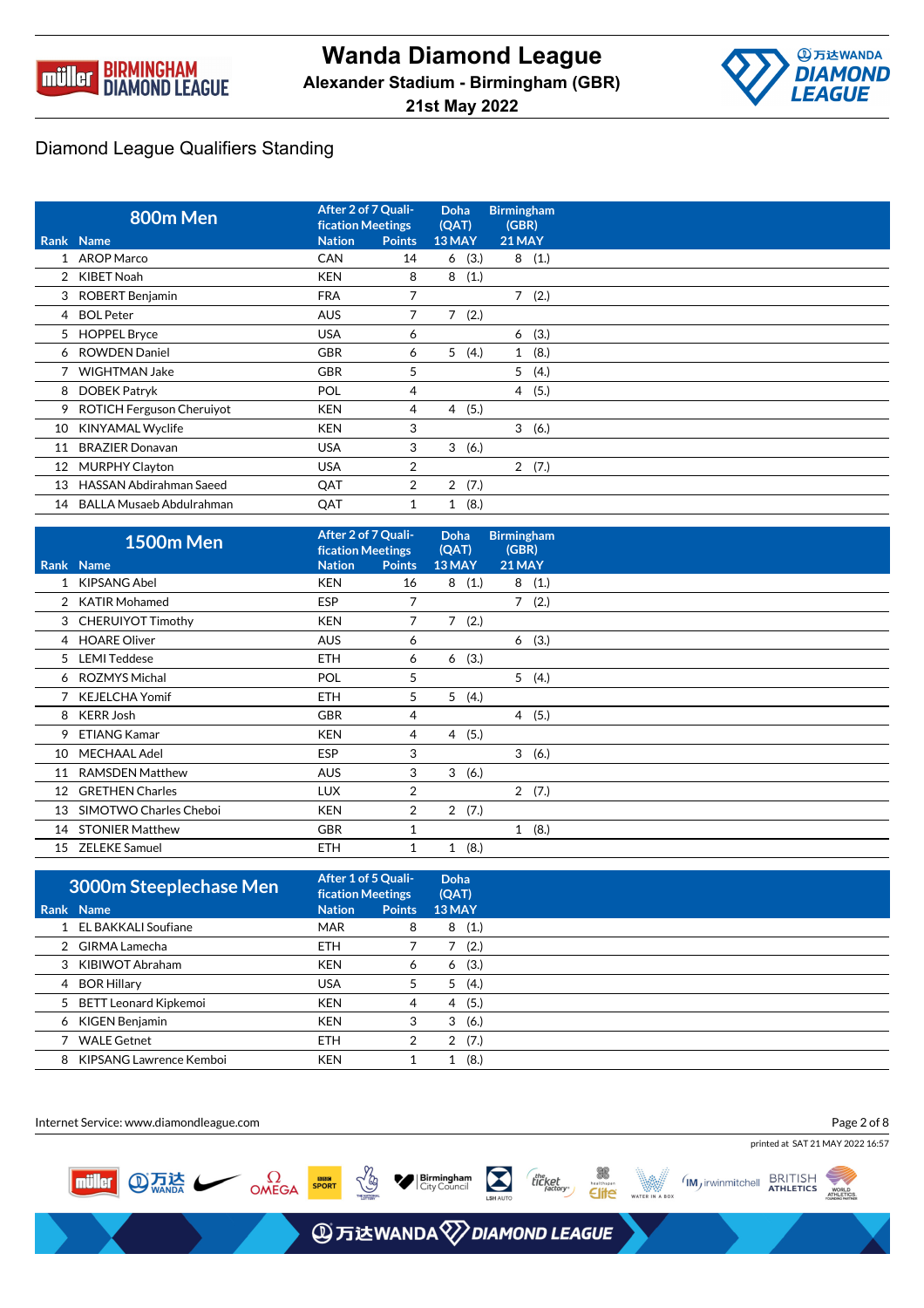



| 110m Hurdles Men   | <b>fication Meetings</b> |               | After 1 of 6 Quali - Birmingham<br>(GBR) |
|--------------------|--------------------------|---------------|------------------------------------------|
| Rank Name          | <b>Nation</b>            | <b>Points</b> | <b>21 MAY</b>                            |
| 1 PARCHMENT Hansle | <b>JAM</b>               | 8             | (1.)<br>8                                |
| 2 McLEOD Omar      | <b>JAM</b>               |               | (2.)                                     |
| 3 MARTÍNEZ Asier   | <b>ESP</b>               | 6             | (3.)<br>6                                |
| 4 CZYKIER Damian   | POL                      | 5             | (4.)<br>5                                |
| 5 POZZI Andrew     | <b>GBR</b>               | 4             | (5.)<br>4                                |
| 6 MANGA Aurel      | <b>FRA</b>               | 3             | (6.)<br>3                                |
| KING David         | <b>GBR</b>               | 2             | (7.)<br>2                                |
| 8 ZAZA Wellington  | LBR                      |               | (8.)                                     |

| 400m Hurdles Men        | After 1 of 7 Quali-<br><b>fication Meetings</b> |               | Doha<br>(QAT) |
|-------------------------|-------------------------------------------------|---------------|---------------|
| Rank Name               | <b>Nation</b>                                   | <b>Points</b> | $13$ MAY      |
| 1 dos SANTOS Alison     | <b>BRA</b>                                      | 8             | (1.)<br>8     |
| 2 BENJAMIN Rai          | USA                                             |               | (2.)          |
| 3 BARR Thomas           | IRL                                             | 6             | (3.)<br>6     |
| 4 McMASTER Kyron        | <b>IVB</b>                                      | 5             | (4.)<br>5     |
| 5 HYDE Jaheel           | <b>JAM</b>                                      | 4             | (5.)<br>4     |
| 6 COPELLO Yasmani       | <b>TUR</b>                                      | 3             | (6.)<br>3     |
| MADARI PALLIYALIL Jabir | <b>IND</b>                                      |               | (7.)          |

|     | <b>High Jump Men</b> | After 2 of 6 Quali-<br><b>fication Meetings</b> |               | <b>Doha</b><br>(QAT) | <b>Birmingham</b><br>(GBR) |  |
|-----|----------------------|-------------------------------------------------|---------------|----------------------|----------------------------|--|
|     | Rank Name            | <b>Nation</b>                                   | <b>Points</b> | 13 MAY               | <b>21 MAY</b>              |  |
|     | 1 LOVETT Django      | <b>CAN</b>                                      | 14            | (3.)<br>6            | 8(1.)                      |  |
|     | 2 TAMBERI Gianmarco  | ITA                                             | 9             | (7.)<br>2            | (2.)<br>7                  |  |
|     | 3 McEWEN Shelby      | <b>USA</b>                                      | 9             | (5.)<br>4            | 5(4.)                      |  |
|     | 4 WOO Sanghyeok      | <b>KOR</b>                                      | 8             | 8<br>(1.)            |                            |  |
|     | 5 KERR Hamish        | <b>NZL</b>                                      | 8             | 5<br>(4.)            | 3<br>(6.)                  |  |
|     | 6 BARSHIM Mutaz Essa | QAT                                             | 7             | (2.)                 |                            |  |
|     | 7 KOBIELSKI Norbert  | POL                                             | 6             |                      | (3.)<br>6                  |  |
| 8   | HARRISON JuVaughn    | <b>USA</b>                                      | 4             | (5.)<br>4            |                            |  |
|     | 9 GASCH Loïc         | <b>SUI</b>                                      | 4             |                      | (5.)<br>$\overline{4}$     |  |
| 10. | CLARKE-KHAN Joel     | <b>GBR</b>                                      | 3             |                      | 3<br>(6.)                  |  |

| <b>Pole Vault Men</b> | After 1 of 6 Quali-<br><b>fication Meetings</b> |               | Doha<br>(QAT) |
|-----------------------|-------------------------------------------------|---------------|---------------|
| Rank Name             | <b>Nation</b>                                   | <b>Points</b> | 13 MAY        |
| 1 DUPLANTIS Armand    | <b>SWE</b>                                      | 8             | 8(1.)         |
| 2 LIGHTFOOT KC        | <b>USA</b>                                      |               | (2.)          |
| 3 BROEDERS Ben        | BEL                                             | 6             | (3.)<br>6     |
| 4 NILSEN Christopher  | <b>USA</b>                                      | 5             | 5(4)          |
| 5 LAVILLENIE Valentin | <b>FRA</b>                                      | 4             | (5.)<br>4     |
| 6 LAVILLENIE Renaud   | <b>FRA</b>                                      | 3             | 3(6.)         |
| 7 LISEK Piotr         | <b>POL</b>                                      | 2             | 2(7.)         |
| 8 KARALIS Emmanouil   | <b>GRE</b>                                      | 1             | (8.)          |

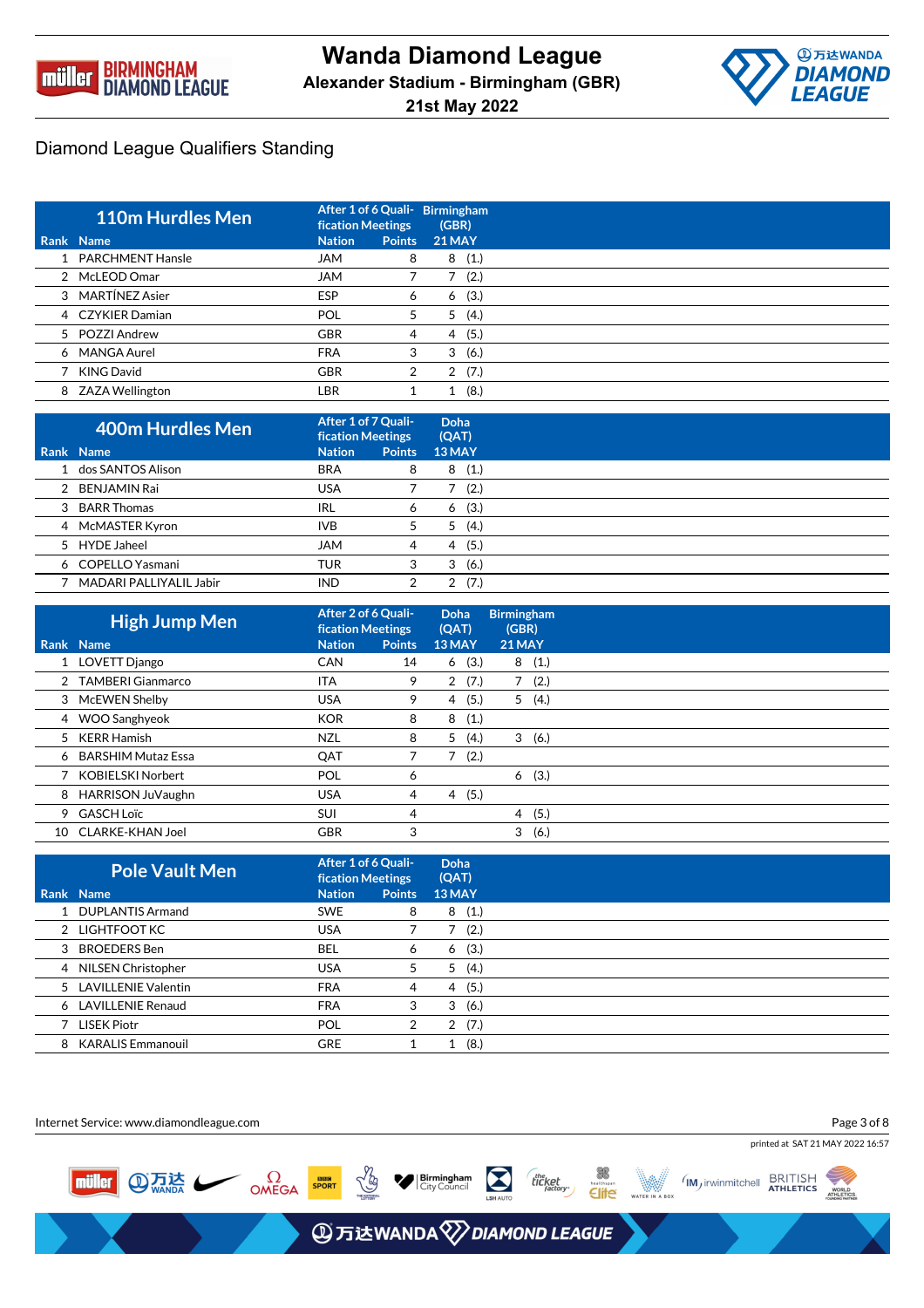



| <b>Discus Throw Men</b> | <b>fication Meetings</b> |               | After 1 of 4 Quali- Birmingham<br>(GBR) |
|-------------------------|--------------------------|---------------|-----------------------------------------|
| Rank Name               | <b>Nation</b>            | <b>Points</b> | <b>21 MAY</b>                           |
| 1 CEH Kristjan          | <b>SLO</b>               | 8             | (1.)<br>8                               |
| 2 GUDŽIUS Andrius       | LTU                      |               | (2.)                                    |
| 3 STÅHL Daniel          | <b>SWE</b>               | 6             | (3.)<br>6                               |
| 4 WEIßHAIDINGER Lukas   | <b>AUT</b>               | 5             | (4.)<br>5                               |
| 5 DENNY Matthew         | <b>AUS</b>               | 4             | (5.)<br>4                               |
| 6 PERCY Nicholas        | <b>GBR</b>               | 3             | (6.)<br>3                               |
| <b>URBANEK Robert</b>   | POL                      | 2             | (7.)<br>2                               |
| 8 PETTERSSON Simon      | <b>SWE</b>               |               | (8.)                                    |

| <b>Javelin Throw Men</b> | After 1 of 4 Quali-<br><b>fication Meetings</b> |               | Doha<br>(QAT) |
|--------------------------|-------------------------------------------------|---------------|---------------|
| Rank Name                | <b>Nation</b>                                   | <b>Points</b> | 13 MAY        |
| 1 PETERS Anderson        | <b>GRN</b>                                      | 8             | (1.)<br>8     |
| 2 VADLEJCH Jakub         | <b>CZE</b>                                      |               | (2.)          |
| 3 WEBER Julian           | <b>GER</b>                                      | 6             | (3.)<br>6     |
| 4 RAMOS Leandro          | <b>POR</b>                                      | 5             | (4.)<br>5     |
| 5 MARDARE Andrian        | <b>MDA</b>                                      | 4             | (5.)<br>4     |
| 6 VESELÝ Vítezslav       | <b>CZE</b>                                      | 3             | (6.)<br>3     |
| RÖHLER Thomas            | <b>GER</b>                                      | 2             | (7.)<br>2     |
| 8 AMB Kim                | <b>SWE</b>                                      |               | (8.)          |

|   | 100m Women                 | After 1 of 7 Quali- Birmingham<br><b>fication Meetings</b> |   | (GBR)         |
|---|----------------------------|------------------------------------------------------------|---|---------------|
|   | Rank Name                  | <b>Nation</b><br><b>Points</b>                             |   | <b>21 MAY</b> |
|   | ASHER-SMITH Dina           | <b>GBR</b>                                                 | 8 | (1.)<br>8     |
|   | 2 JACKSON Shericka         | <b>JAM</b>                                                 |   | (2.)          |
| 3 | NEITA Daryll               | <b>GBR</b><br>6                                            |   | (3.)<br>6     |
| 4 | <b>BRISCO Mikiah</b>       | <b>USA</b>                                                 | 5 | (4.)<br>5     |
|   | 5 THOMAS Gabrielle         | <b>USA</b>                                                 | 4 | (5.)<br>4     |
|   | 6 SMITH-BARNETT Destiny    | <b>USA</b><br>3                                            |   | (6.)<br>3     |
|   | <b>STURGIS Cambrea</b>     | <b>USA</b><br>2                                            |   | (7.)<br>2     |
| 8 | <b>STRACHAN Anthonique</b> | <b>BAH</b>                                                 |   | (8.)          |

|   | 200m Women            | After 1 of 6 Quali-<br><b>fication Meetings</b> |               | Doha<br>(QAT) |
|---|-----------------------|-------------------------------------------------|---------------|---------------|
|   | Rank Name             | <b>Nation</b>                                   | <b>Points</b> | <b>13 MAY</b> |
|   | 1 THOMAS Gabrielle    | <b>USA</b>                                      | 8             | (1.)<br>8     |
|   | 2 JACKSON Shericka    | <b>JAM</b>                                      |               | (2.)          |
|   | 3 ASHER-SMITH Dina    | <b>GBR</b>                                      | 6             | (3.)<br>6     |
|   | 4 CLARK Tamara        | <b>USA</b>                                      | 5             | 5<br>(4.)     |
|   | 5 STRACHAN Anthonique | <b>BAH</b>                                      | 4             | (5.)<br>4     |
|   | 6 DOBBIN Beth         | <b>GBR</b>                                      | 3             | 3<br>(6.)     |
|   | <b>BRYANT Dezerea</b> | USA                                             | 2             | (7.)<br>2     |
| 8 | RAY Shannon           | USA                                             |               | (8.)          |

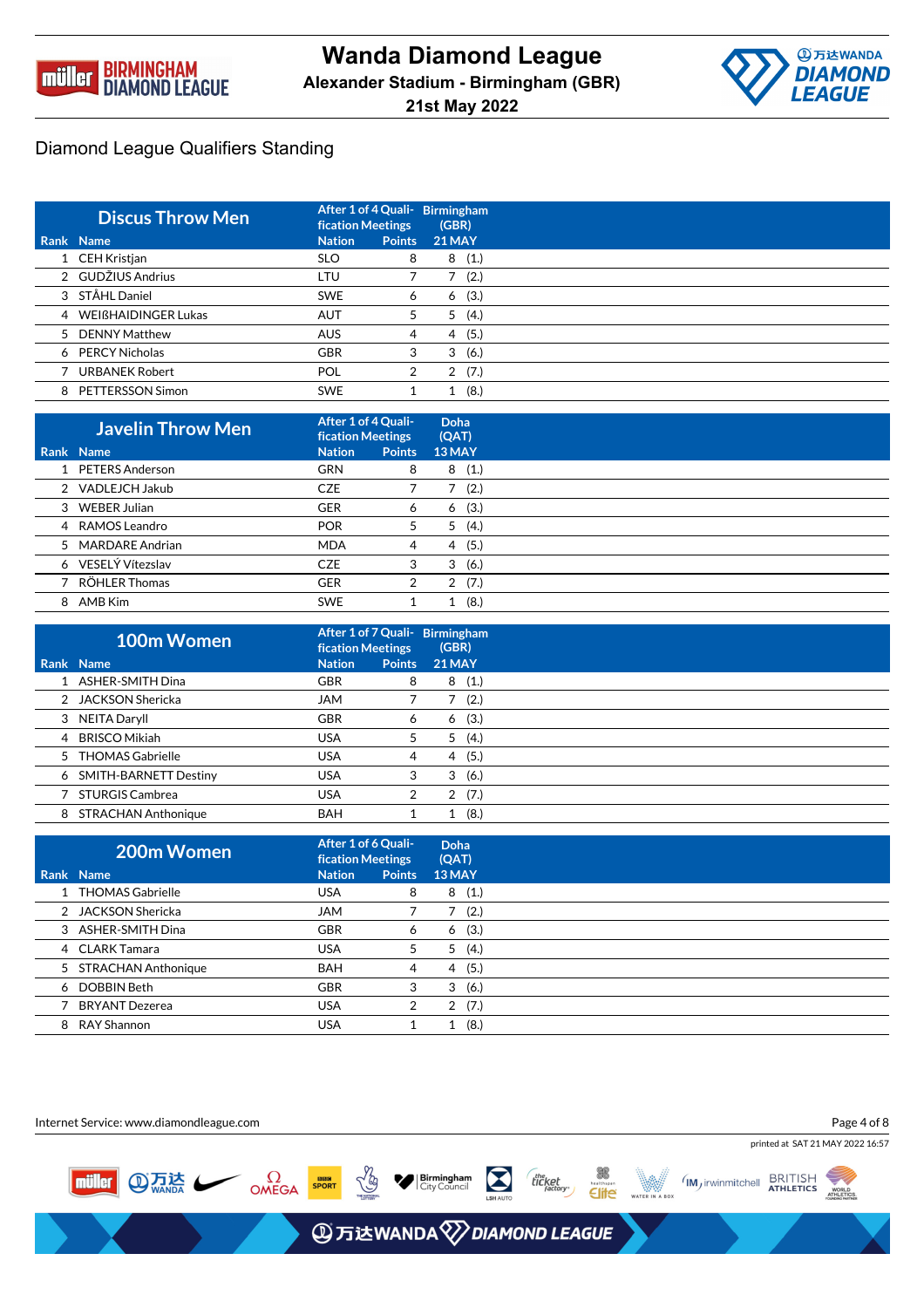



| 400m Women                | After 1 of 7 Quali-<br><b>fication Meetings</b> |               | Doha<br>(QAT) |
|---------------------------|-------------------------------------------------|---------------|---------------|
| Rank Name                 | <b>Nation</b>                                   | <b>Points</b> | 13 MAY        |
| 1 PAULINO Marileidy       | <b>DOM</b>                                      | 8             | (1.)<br>8     |
| 2 McPHERSON Stephenie Ann | <b>JAM</b>                                      |               | (2.)          |
| 3 MILLER-UIBO Shaunae     | <b>BAH</b>                                      | 6             | (3.)<br>6     |
| 4 WILLIAMS Sada           | <b>BAR</b>                                      | 5             | (4.)<br>5     |
| 5 McLEOD Candice          | <b>JAM</b>                                      | 4             | (5.)<br>4     |
| 6 KACZMAREK Natalia       | POL                                             | 3             | (6.)<br>3     |
| 7 ELLIS Kendall           | <b>USA</b>                                      | 2             | (7.)<br>2     |
| 8 IRBY Lynna              | USA                                             |               | (8.)          |

|   | 800m Women                 | After 1 of 7 Quali- Birmingham<br><b>fication Meetings</b> |   | (GBR)         |  |
|---|----------------------------|------------------------------------------------------------|---|---------------|--|
|   | Rank Name                  | <b>Points</b><br><b>Nation</b>                             |   | <b>21 MAY</b> |  |
|   | 1 HODGKINSON Keely         | <b>GBR</b>                                                 | 8 | 8<br>(1.)     |  |
|   | 2 LAMOTE Renelle           | <b>FRA</b>                                                 |   | (2.)          |  |
|   | 3 GOULE Natoya             | <b>JAM</b>                                                 | 6 | (3.)<br>6     |  |
|   | 4 HURTA Sage               | USA                                                        | 5 | (4.)<br>5     |  |
|   | 5 BELL Alexandra           | <b>GBR</b>                                                 | 4 | (5.)<br>4     |  |
|   | 6 HERING Christina         | <b>GER</b>                                                 | 3 | (6.)<br>3     |  |
|   | <b>BUTTERWORTH Lindsey</b> | <b>CAN</b>                                                 | 2 | (7.)<br>2     |  |
| 8 | <b>SHANAHAN Louise</b>     | <b>IRL</b>                                                 |   | (8.)          |  |

|      | 1500m Women          | After 1 of 7 Quali- Birmingham<br><b>fication Meetings</b> |               | (GBR)         |
|------|----------------------|------------------------------------------------------------|---------------|---------------|
| Rank | <b>Name</b>          | <b>Nation</b>                                              | <b>Points</b> | <b>21 MAY</b> |
|      | 1 MUIR Laura         | <b>GBR</b>                                                 | 8             | 8<br>(1.)     |
|      | 2 HULL Jessica       | <b>AUS</b>                                                 |               | (2.)          |
|      | 3 CHEBET Winny       | <b>KEN</b>                                                 | 6             | (3.)<br>6     |
| 4    | <b>MAGEEAN Ciara</b> | IRL                                                        | 5             | (4.)<br>5     |
|      | 5 REEKIE Jemma       | <b>GBR</b>                                                 | 4             | (5.)<br>4     |
| 6    | PÉREZ Marta          | <b>ESP</b>                                                 | 3             | (6.)<br>3     |
|      | McGEE Cory Ann       | <b>USA</b>                                                 | 2             | (7.)<br>2     |
| 8    | <b>SNOWDEN Katie</b> | <b>GBR</b>                                                 |               | (8.)          |

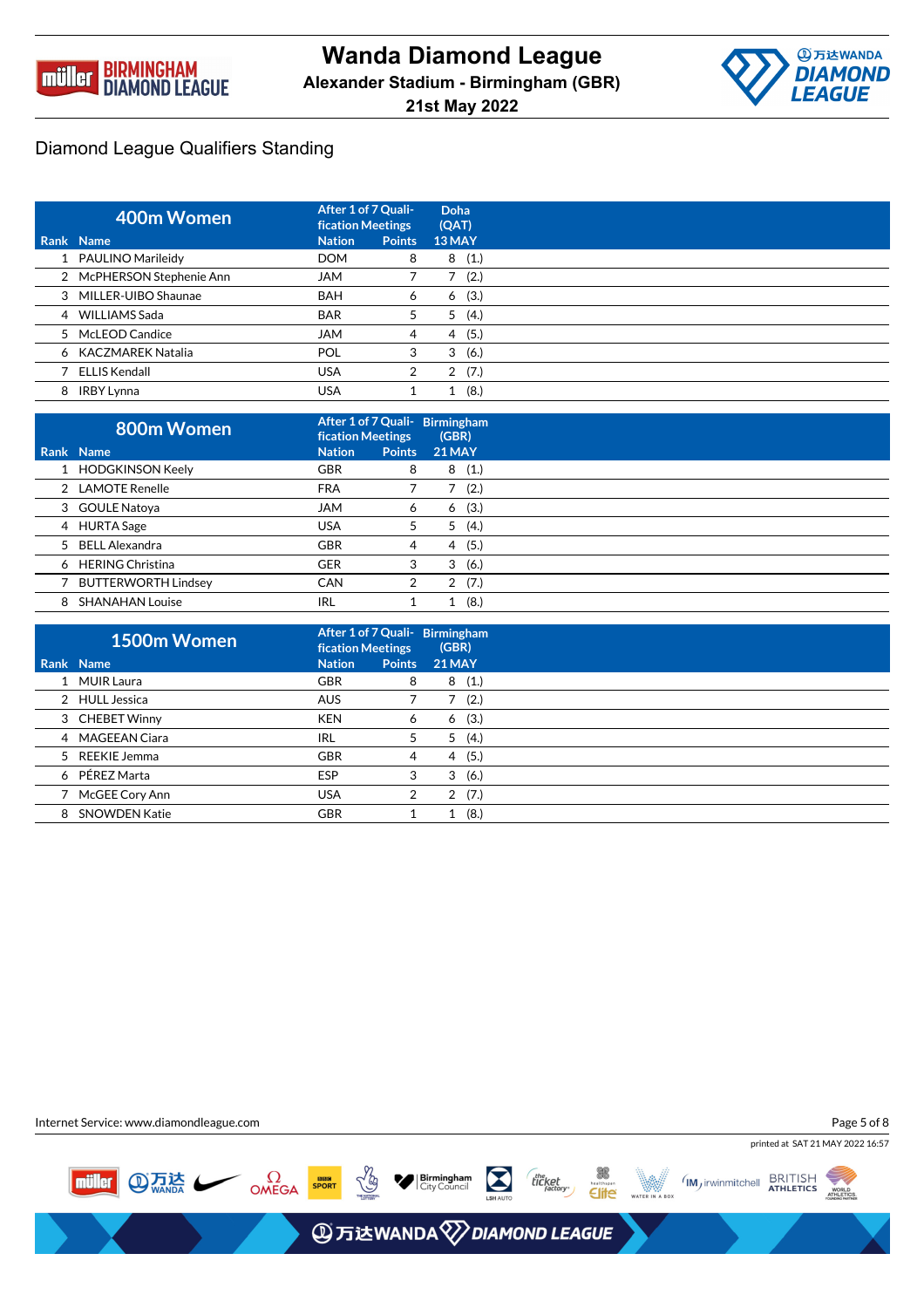



|    | 5000m Women                | After 2 of 7 Quali-<br><b>fication Meetings</b> |                | Doha<br>(QAT)        | <b>Birmingham</b><br>(GBR) |
|----|----------------------------|-------------------------------------------------|----------------|----------------------|----------------------------|
|    | <b>Rank Name</b>           | <b>Nation</b>                                   | <b>Points</b>  | 13 MAY               | 21 MAY                     |
|    | 1 NIYONSABA Francine       | <b>BDI</b>                                      | 8              | 8<br>(1.)            |                            |
|    | 2 SEYAUM Dawit             | <b>ETH</b>                                      | 8              |                      | 8(1.)                      |
| 3  | <b>KIPYEGON Faith</b>      | <b>KEN</b>                                      | 7              | 7(2.)                |                            |
|    | 4 WORKU Fantu              | <b>ETH</b>                                      | 7              | (8.)<br>$\mathbf{1}$ | (3.)<br>6                  |
|    | 5 FEYSA Hawi               | <b>ETH</b>                                      | 7              |                      | 7(2.)                      |
|    | 6 HULL Jessica             | <b>AUS</b>                                      | 6              | (3.)<br>6            |                            |
|    | 7 CAN Yasemin              | <b>TUR</b>                                      | 5              | 5<br>(4.)            |                            |
| 8  | GRØVDAL Karoline Bjerkeli  | <b>NOR</b>                                      | 5              |                      | 5(4.)                      |
| 9  | <b>GEBRZIHAIR Girmawit</b> | <b>ETH</b>                                      | 4              | 4(5.)                |                            |
| 10 | <b>KLEIN Hanna</b>         | <b>GER</b>                                      | 4              |                      | 4(5.)                      |
| 11 | <b>JEBITOK Edinah</b>      | <b>KEN</b>                                      | 3              | 3<br>(6.)            |                            |
| 12 | <b>JUDD Jessica</b>        | <b>GBR</b>                                      | 3              |                      | 3(6.)                      |
| 13 | <b>BELAYNEH Fantaye</b>    | <b>ETH</b>                                      | $\overline{2}$ | 2(7.)                |                            |
| 14 | LAHTI Sarah                | <b>SWE</b>                                      | $\overline{2}$ |                      | 2(7.)                      |
| 15 | <b>GALLARDO Carla</b>      | <b>ESP</b>                                      |                |                      | (8.)<br>1                  |

| <b>100m Hurdles Women</b> | After 1 of 7 Quali-<br><b>fication Meetings</b> |               | Doha<br>(QAT) |
|---------------------------|-------------------------------------------------|---------------|---------------|
| Rank Name                 | <b>Nation</b>                                   | <b>Points</b> | 13 MAY        |
| 1 HARRISON Kendra         | USA                                             | 8             | (1.)<br>8     |
| 2 AMUSAN Tobi             | <b>NGR</b>                                      |               | (2.)          |
| 2 ANDERSON Britany        | <b>MAL</b>                                      |               | (2.)          |
| 4 CHARLTON Devynne        | <b>BAH</b>                                      | 5             | (4.)<br>5     |
| 5 SAMBA-MAYELA Cyréna     | <b>FRA</b>                                      | 4             | (5.)<br>4     |
| 6 CUNNINGHAM Gabriele     | <b>USA</b>                                      | 3             | (6.)<br>3     |
| 7 CHADWICK Payton         | <b>USA</b>                                      | 2             | (7.)<br>2     |
| 8 TAPPER Megan            | JAM                                             |               | (8.)          |

|   | <b>400m Hurdles Women</b> | <b>fication Meetings</b> |               | After 1 of 7 Quali- Birmingham<br>(GBR) |
|---|---------------------------|--------------------------|---------------|-----------------------------------------|
|   | <b>Rank Name</b>          | <b>Nation</b>            | <b>Points</b> | <b>21 MAY</b>                           |
|   | 1 MUHAMMAD Dalilah        | <b>USA</b>               | 8             | (1.)<br>8                               |
|   | 2 TKACHUK Viktoriya       | <b>UKR</b>               |               | (2.)                                    |
|   | 3 RYZHYKOVA Anna          | <b>UKR</b>               | 6             | (3.)<br>6                               |
|   | 4 NIELSEN Lina            | <b>GBR</b>               | 5             | (4.)<br>5                               |
|   | 5 WOODRUFF Gianna         | <b>PAN</b>               | 4             | (5.)<br>4                               |
| 6 | KNIGHT Jessie             | <b>GBR</b>               | 3             | (6.)<br>3                               |
|   | RUSSELL Janieve           | <b>JAM</b>               | 2             | (7.)<br>2                               |
|   | 8 TURNER Jessica          | <b>GBR</b>               |               | (8.)                                    |

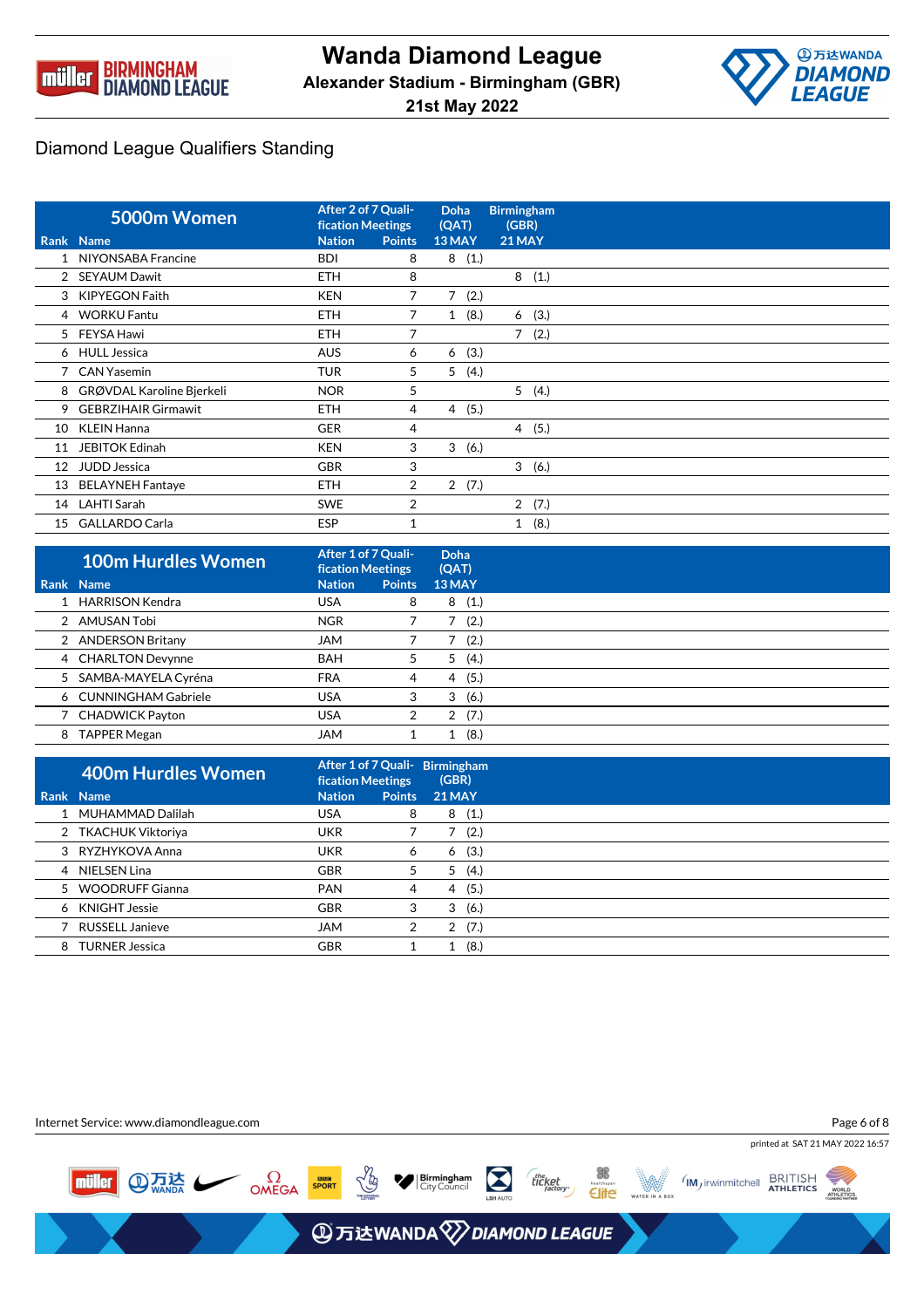



| <b>Pole Vault Women</b>  | <b>fication Meetings</b> |               | After 1 of 6 Quali- Birmingham<br>(GBR) |
|--------------------------|--------------------------|---------------|-----------------------------------------|
| Rank Name                | <b>Nation</b>            | <b>Points</b> | <b>21 MAY</b>                           |
| 1 MORRIS Sandi           | <b>USA</b>               | 8             | (1.)<br>8                               |
| 2 STEFANIDI Katerina     | <b>GRE</b>               |               | (2.)                                    |
| 2 ŠUTEJ Tina             | <b>SLO</b>               |               | (2.)                                    |
| 4 COOK Sophie            | <b>GBR</b>               |               | (4.)<br>5                               |
| 5 GROVE Emily            | USA                      | 4             | (5.)<br>4                               |
| 6 KYRIAKOPOULOU Nikoleta | <b>GRE</b>               | 3             | (6.)<br>3                               |
| 7 NAGEOTTE Katie         | USA                      |               | (7.)                                    |

|   | Long Jump Women                  | <b>fication Meetings</b> |               | After 1 of 4 Quali- Birmingham<br>(GBR) |
|---|----------------------------------|--------------------------|---------------|-----------------------------------------|
|   | Rank Name                        | <b>Nation</b>            | <b>Points</b> | <b>21 MAY</b>                           |
|   | 1 MIHAMBO Malaika                | <b>GER</b>               | 8             | (1.)<br>8                               |
|   | 2 BEKH-ROMANCHUK Maryna          | <b>UKR</b>               |               | (2.)                                    |
|   | 3 UGEN Lorraine                  | <b>GBR</b>               | 6             | (3.)<br>6                               |
|   | 4 SAWYERS Jazmin                 | <b>GBR</b>               | 5             | (4.)<br>5                               |
|   | 5 VULETA Ivana                   | <b>SRB</b>               | 4             | (5.)<br>4                               |
|   | 6 WILLIAMS Kendell               | <b>USA</b>               | 3             | (6.)<br>3                               |
|   | SAGNIA Khaddi                    | <b>SWE</b>               | 2             | (7.)<br>2                               |
| 8 | <b>JOHNSON-THOMPSON Katarina</b> | <b>GBR</b>               |               | (8.)                                    |

| <b>Triple Jump Women</b> | After 1 of 4 Quali-<br><b>fication Meetings</b> |               | Doha<br>(QAT) |
|--------------------------|-------------------------------------------------|---------------|---------------|
| Rank Name                | <b>Nation</b>                                   | <b>Points</b> | 13 MAY        |
| 1 RICKETTS Shanieka      | JAM                                             | 8             | (1.)<br>8     |
| 2 BEKH-ROMANCHUK Maryna  | UKR                                             |               | (2.)          |
| 3 LAFOND Thea            | <b>DMA</b>                                      | 6             | (3.)<br>6     |
| 4 JOSE TIMA Ana Lucia    | <b>DOM</b>                                      | 5             | (4.)<br>5     |
| 5 FILIPIC Neja           | <b>SLO</b>                                      | 4             | (5.)<br>4     |
| 6 MAMONA Patrícia        | <b>POR</b>                                      | 3             | (6.)<br>3     |
| <b>WILLIAMS Kimberly</b> | <b>JAM</b>                                      | 2             | (7.)<br>2     |
| 8 METZGER Naomi          | <b>GBR</b>                                      |               | (8.)          |

| <b>Shot Put Women</b> | After 1 of 4 Quali-<br><b>fication Meetings</b> |               | Doha<br>(QAT) |
|-----------------------|-------------------------------------------------|---------------|---------------|
| Rank Name             | <b>Nation</b>                                   | <b>Points</b> | 13 MAY        |
| 1 EALEY Chase         | <b>USA</b>                                      | 8             | (1.)<br>8     |
| 2 EWEN Maggie         | <b>USA</b>                                      |               | (2.)          |
| 3 RAMSEY Jessica      | <b>USA</b>                                      | 6             | (3.)<br>6     |
| 4 ROOS Fanny          | <b>SWE</b>                                      | 5             | (4.)<br>5     |
| 5 THOMAS-DODD Danniel | <b>JAM</b>                                      | 4             | (5.)<br>4     |
| 6 SAUNDERS Raven      | <b>USA</b>                                      | 3             | (6.)<br>3     |
| 7 GAMBETTA Sara       | <b>GER</b>                                      | 2             | (7.)<br>2     |
| 8 SCHILDER Jessica    | <b>NED</b>                                      |               | (8.)<br>1     |